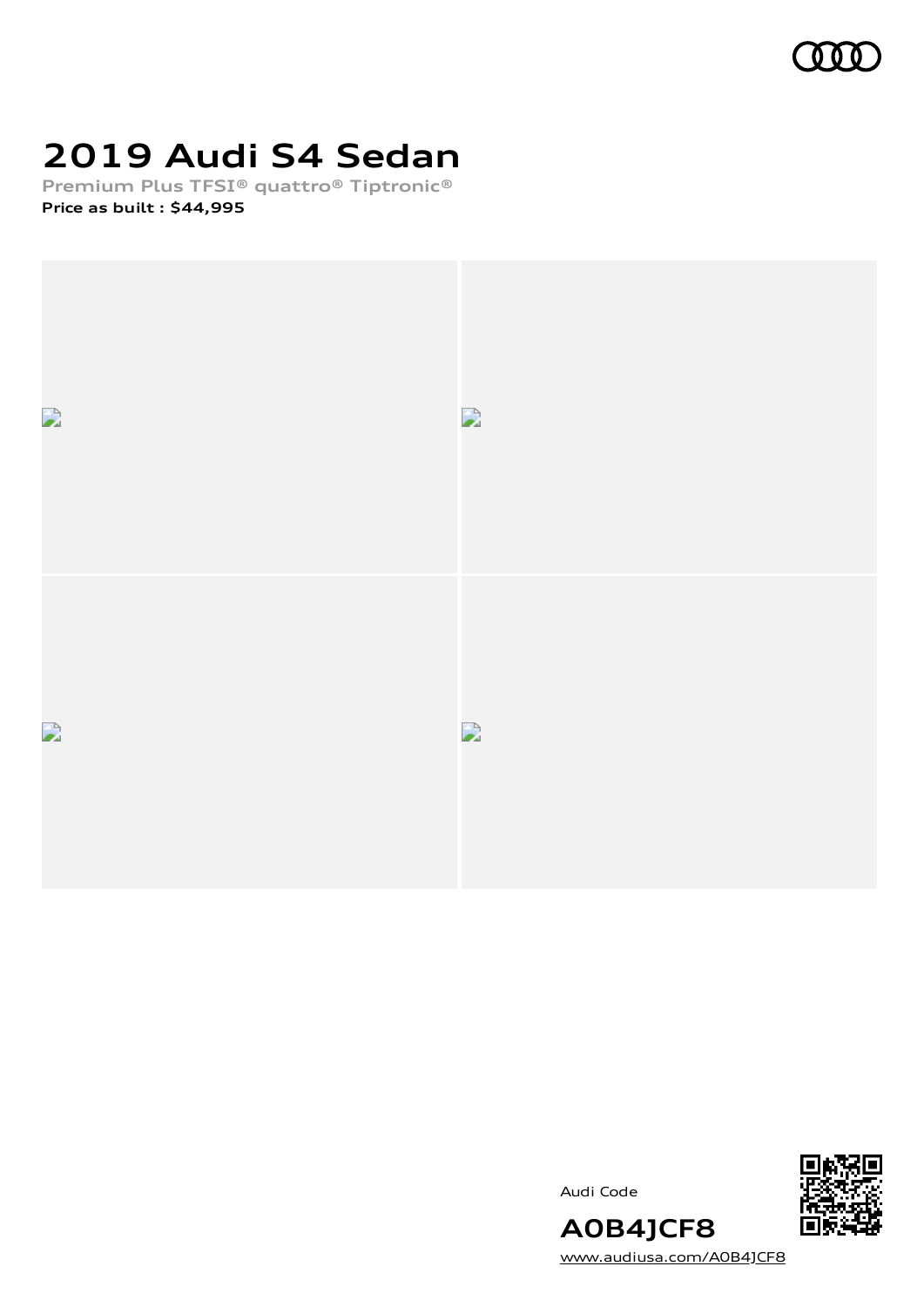# **Summary**

#### **Audi 2019 Audi S4 Sedan**

Premium Plus TFSI® quattro® Tiptronic®

**Price as buil[t](#page-8-0)** \$44,995

#### **Exterior colour**

Glacier White metallic

#### $\overline{\phantom{a}}$

#### **Further Information**

|                 | N٥           |
|-----------------|--------------|
| Mileage         | 20,231 miles |
| Type of vehicle | Used car     |

**Warranty**

#### **Interior colour**

| Seats     | Rotor Gray with Anthracite stitching |
|-----------|--------------------------------------|
| Dashboard | Black                                |
| Carpet    | Black                                |
| Headliner | Black                                |

#### **Audi Code** A0B4JCF8

**Your configuration on www.audiusa.com** [www.audiusa.com/A0B4JCF8](https://www.audiusa.com/A0B4JCF8)

**Commission number** ad28320d0a0e09b12794

#### **Technical Specifications**

| Engine type                  | Six-cylinder                                     |
|------------------------------|--------------------------------------------------|
| stroke                       | Displacement/Bore and 2,995/84.5 x 89.0 cc/mm    |
| Torque                       | 369 lb-ft@rpm                                    |
| Top track speed              | 155 mph or 130 mph with all-<br>season tires mph |
| Acceleration (0 - 60<br>mph) | 4 4 seconds seconds                              |
| Recommended fuel             | Premium                                          |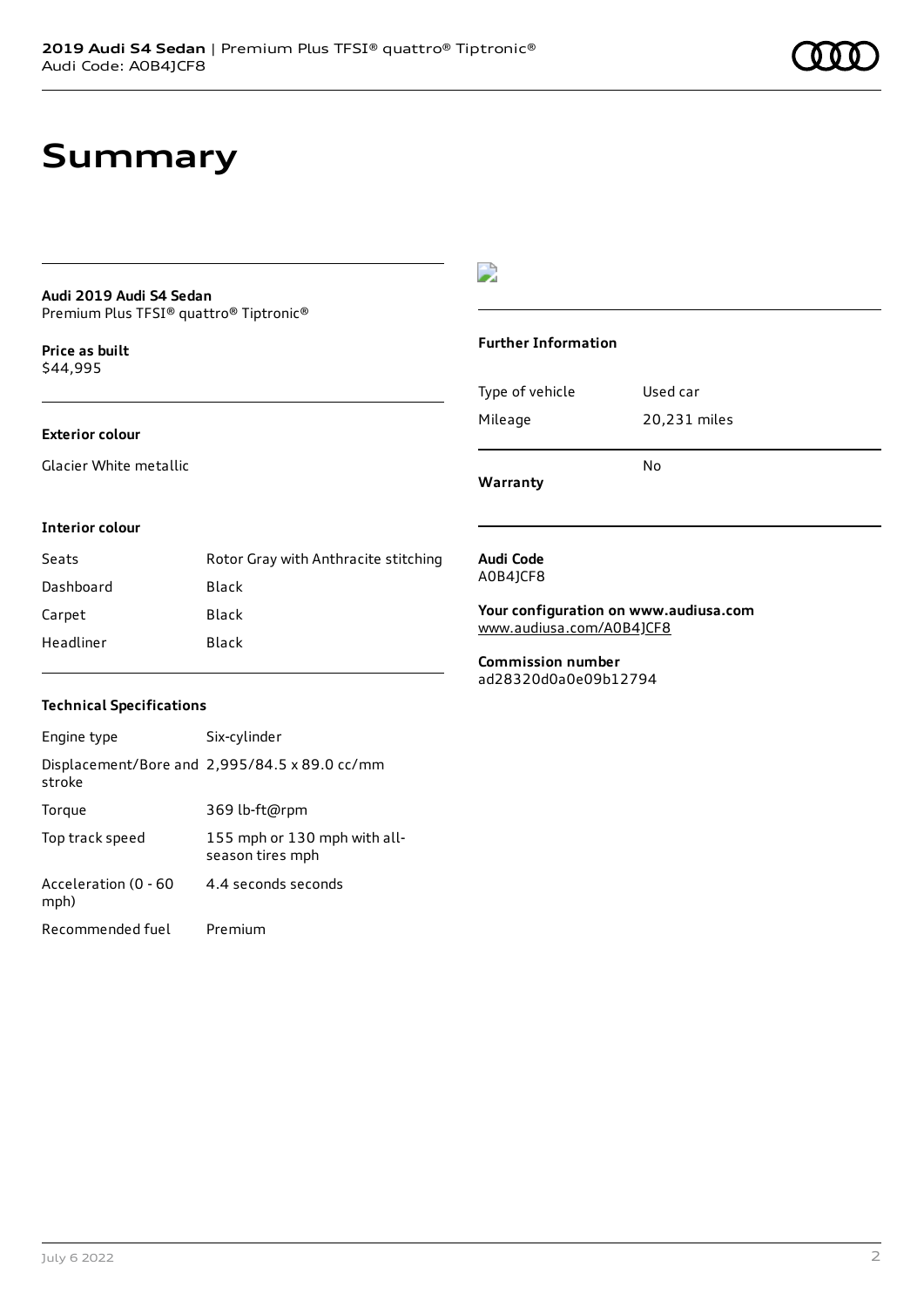

# **Standard features**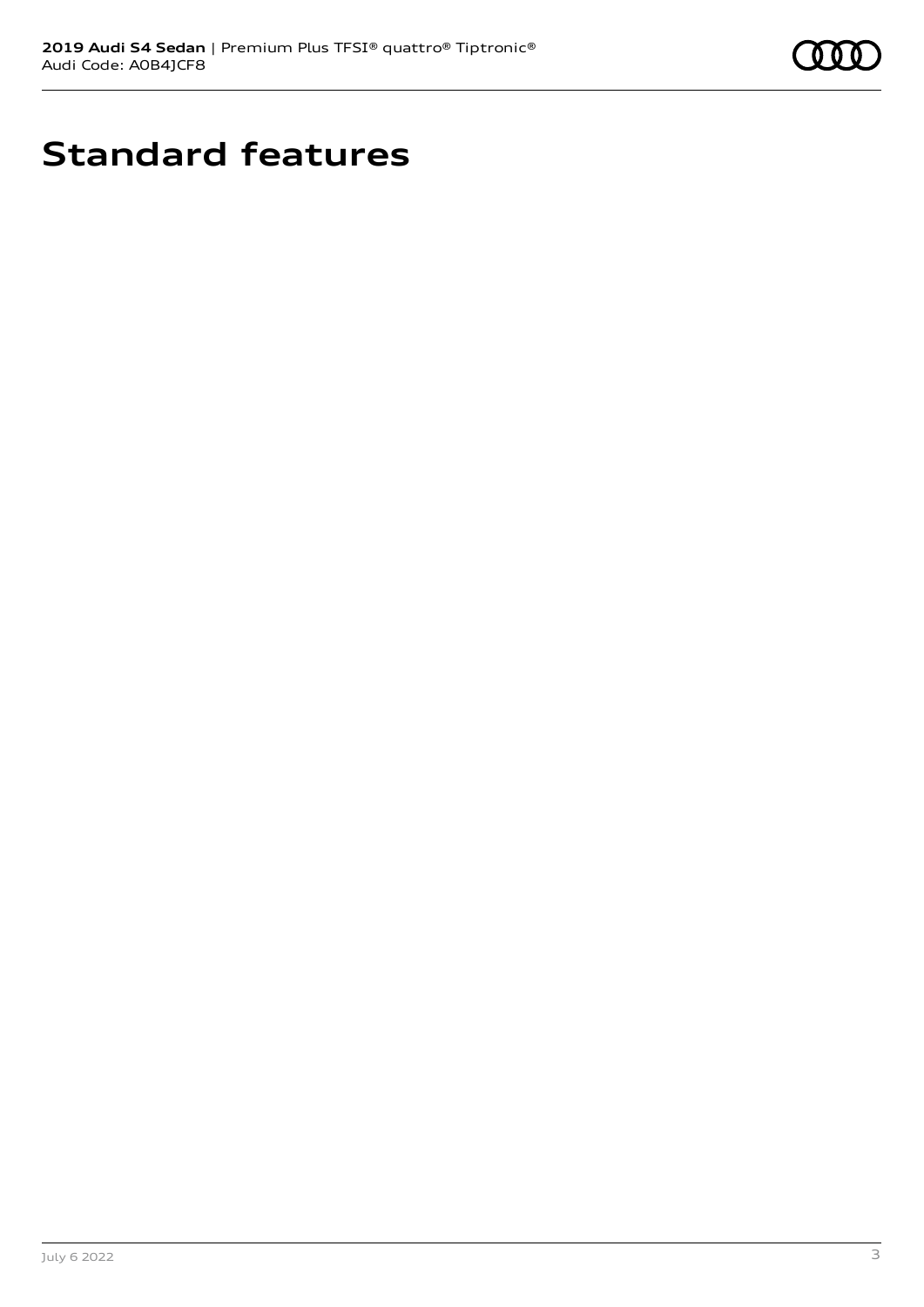# **Dealer remarks**

Audi Certified, Superb Condition, CARFAX 1-Owner, LOW MILES - 20,231! PRICED TO MOVE \$7,800 below J.D. Power Retail! Heated Leather Seats, Sunroof, Navigation, iPod/MP3 Input, Back-Up Camera, Rear Air, Turbo Charged. CLICK NOW!

#### KEY FEATURES INCLUDE

Sunroof, All Wheel Drive, Rear Air, Heated Driver Seat, Back-Up Camera, Turbocharged, iPod/MP3 Input, Onboard Communications System, Aluminum Wheels, Dual Zone A/C, Apple CarPlay, Smart Device Integration, Heated Seats, Heated Leather Seats. Rear Spoiler, Steering Wheel Controls, Child Safety Locks, Electronic Stability Control.

#### OPTION PACKAGES

PREMIUM PLUS PACKAGE 8.3" MMI center screen, Audi MMI Navigation plus w/MMI touch and Audi phone box, USB Charge Ports for Rear Seats, Audi Side Assist, rear cross traffic assist, Audi Pre Sense Rear, Alarm System w/Motion Sensors, SiriusXM All Access Service, Driver's Seat Memory, Audi Advanced Key, keyless engine start/stop and entry - doors and trunk, Audi Virtual Cockpit, Leatherette Covered Center Console & Door Armrests, Audi Connect PRIME & PLUS Online Services, Parking System Plus (Front/Rear Acoustic Sensors), Power Folding Exterior Mirrors, S SPORT PACKAGE Red Brake Calipers, Sport Adaptive Damping Suspension, Sports Rear Differential, BLACK OPTIC PACKAGE Wheels: 19" 5-Arm Rotor Design Titanium Matte, Titanium Black Exterior Trim, High-Gloss Black Exterior Mirror Housings, Tires: 245/35R19 Summer, BANG & OLUFSEN SOUND SYSTEM W/3D SOUND. Non-Smoker vehicle

#### MORE ABOUT US

We Want You to Experience Audi Like Never Before. We know you chose an Audi vehicle because you want something distinct and luxurious. We know you choose a dealership because you want an experience that exceeds your expectations. Driven by the Open Road Auto Group

Pricing analysis performed on 5/23/2022. Horsepower calculations based on trim engine configuration. Please confirm the accuracy of the included equipment by calling us prior to purchase.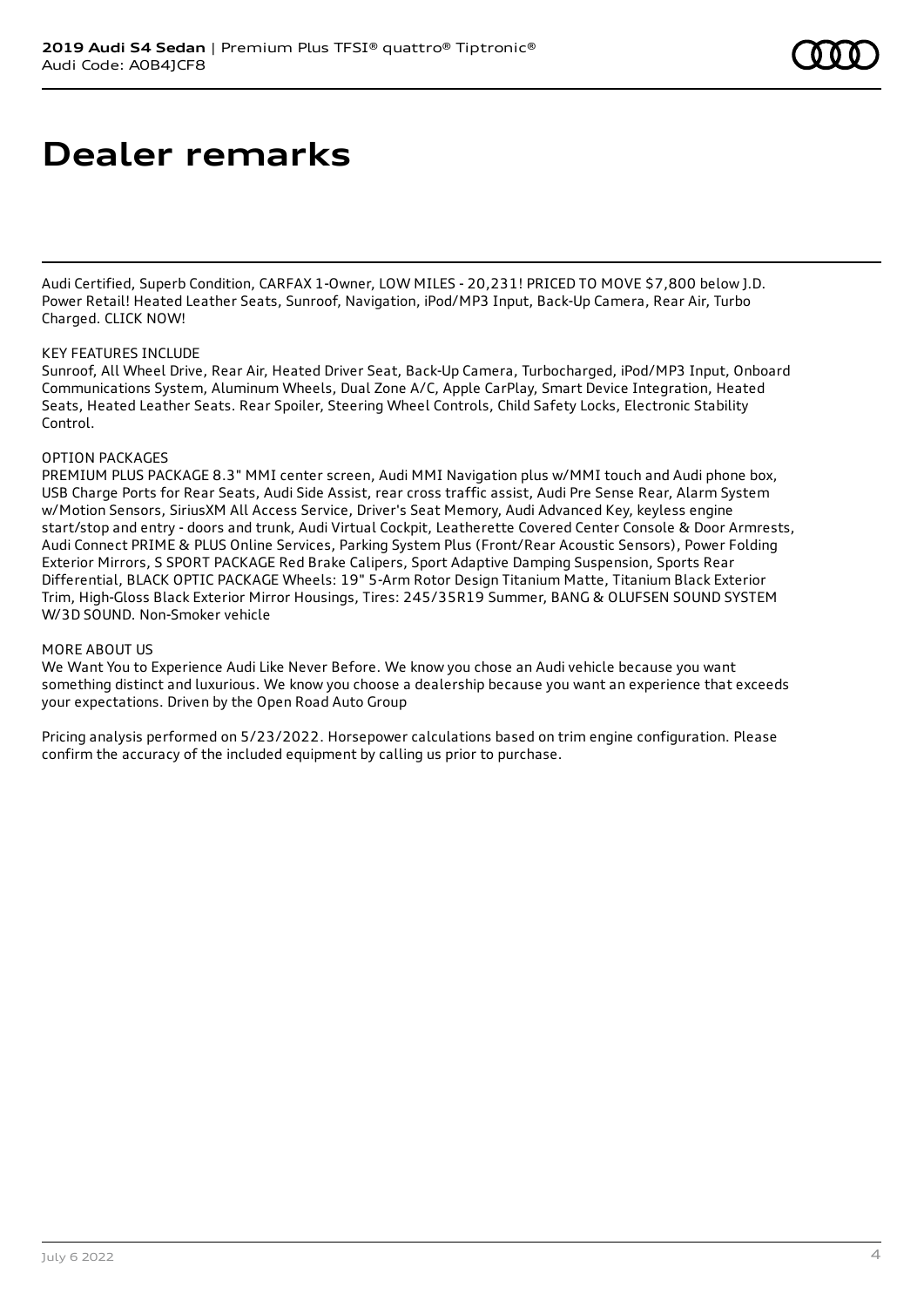# **Technical Specifications**

### **Engineering | Performance**

| Engine type                  | Six-cylinder                                     |
|------------------------------|--------------------------------------------------|
| Acceleration (0 - 60<br>mph) | 4.4 seconds seconds                              |
| Engine block                 | Aluminum-alloy                                   |
| Displacement                 | 3.01                                             |
| Cylinder head                | Aluminum-alloy                                   |
| Max. output ps/hp            | 349 @ rpm                                        |
| stroke                       | Displacement/Bore and 2,995/84.5 x 89.0 cc/mm    |
| Top track speed              | 155 mph or 130 mph with all-<br>season tires mph |
| Torque                       | 369 lb-ft@rpm                                    |
| Valvetrain                   | 16-valve DOHC with valve lift<br>system          |

#### **Transmission | Drivetrain**

| Gear ratios: 8th                  | 0.667:1                                                                                                   |
|-----------------------------------|-----------------------------------------------------------------------------------------------------------|
| Gear ratios: 6th                  | 1.000:1                                                                                                   |
| Gear ratios: 7th                  | 0.839:1                                                                                                   |
| Gear ratios: Reverse              | 3.317:1                                                                                                   |
| Gear ratios: Final Drive 2.848: 1 |                                                                                                           |
| Gear ratios: 4th                  | 1.667:1                                                                                                   |
|                                   |                                                                                                           |
| Transmission                      | Eight-speed Tiptronic <sup>®</sup> automatic<br>transmission and quattro <sup>®</sup> all-<br>wheel drive |
| Gear ratios: 5th                  | 1.285:1                                                                                                   |
| Gear ratios: 2nd                  | 3.143:1                                                                                                   |
| Gear ratios: 3rd                  | 2.106:1                                                                                                   |

#### **Electrical system**

| Alternator | 14 Volts - 150 amp |
|------------|--------------------|
| Battery    | 12 Volts - 80 amp  |

#### **Steering**

| Steering type                             | Electromechanical speed-sensitive<br>power steering system |
|-------------------------------------------|------------------------------------------------------------|
| Turning diameter, curb-38.1 ft<br>to-curb |                                                            |
| Steering ratio                            | 15.9:1                                                     |

#### **Suspension**

| Front axle | Five-link front independent steel<br>spring S4 sport suspension |
|------------|-----------------------------------------------------------------|
| Rear axle  | Five-link rear independent steel<br>spring S4 sport suspension  |

**(1/2)**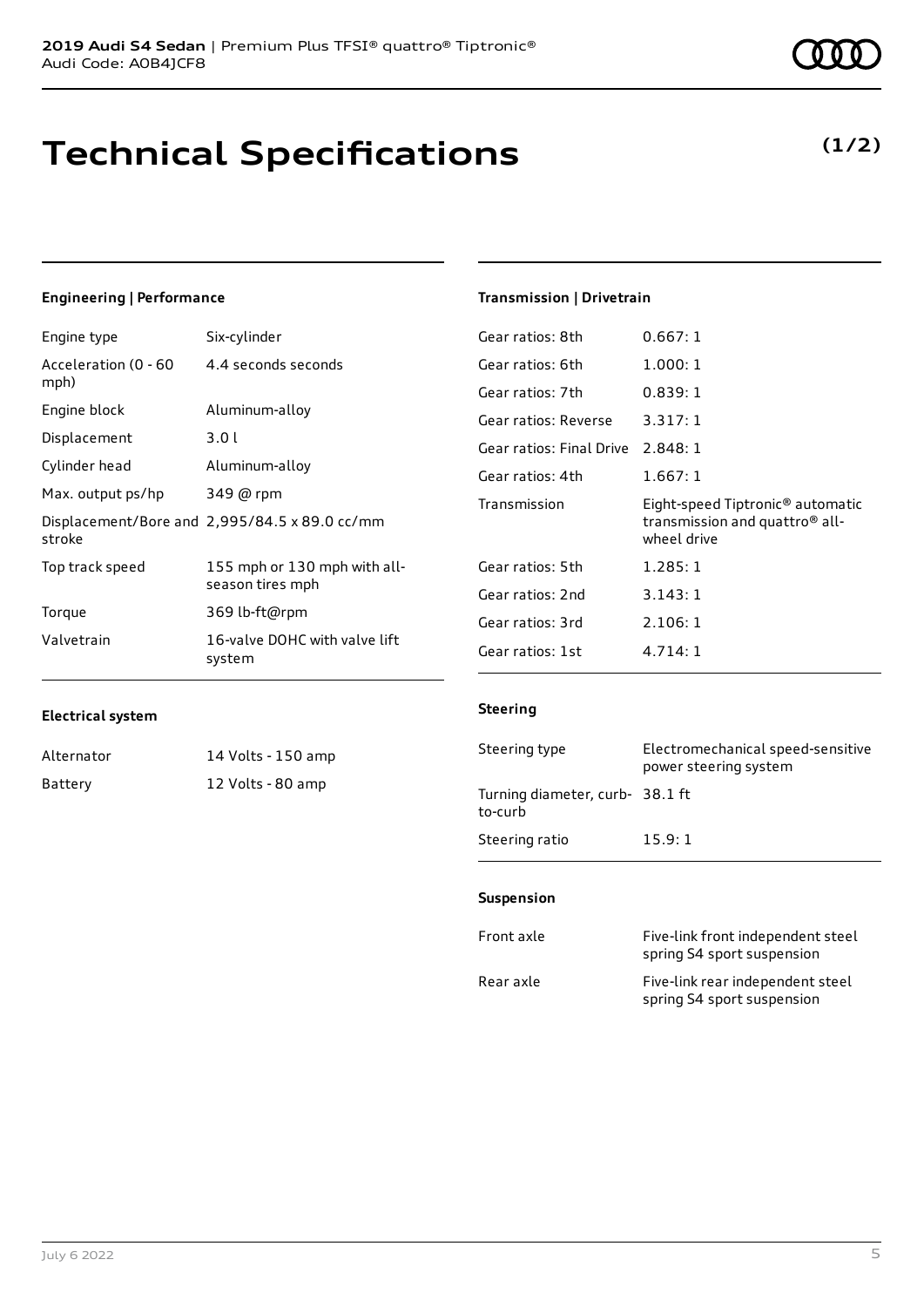Audi Code: A0B4JCF8

## **Technical Specifications**

**2019 Audi S4 Sedan** | Premium Plus TFSI® quattro® Tiptronic®

#### **Brakes**

| <b>Front brakes</b>  | 13.8 (ventilated disc) in                                                                                        |
|----------------------|------------------------------------------------------------------------------------------------------------------|
| Rear brakes          | 13.0 (ventilated disc) in                                                                                        |
|                      |                                                                                                                  |
| <b>Body</b>          |                                                                                                                  |
| Material             | Lightweight construction<br>technology - multi-material body<br>construction (steel and aluminum<br>composition) |
| Corrosion protection | Multistep anti-corrosion protection                                                                              |

#### **Warranty | Maintenance**

| Warranty    | 4-year/50,000 mile Audi New<br>Vehicle Limited Warranty                                   |
|-------------|-------------------------------------------------------------------------------------------|
| Maintenance | 12-month/10.000 mile (whichever<br>occurs first) NO CHARGE first<br>scheduled maintenance |

#### **Exterior Measurements**

| Height                           | 55.3 in  |
|----------------------------------|----------|
| Overall width without<br>mirrors | 72.5 in  |
| Length                           | 186.8 in |
| Wheelbase                        | 111.2 in |
| Drag coefficient                 | 0.29 Cw  |
| Overall width with<br>mirrors    | 79.6 in  |
| Track rear                       | 60.9 in  |
| Track front                      | 61.6 in  |
| Curb weight                      | 3,858 lb |

#### **Interior measurements**

| 5                   |
|---------------------|
| 54.5 in             |
| 38.9 in             |
| 35.7 in             |
| 55.9 in             |
| 37.4 in             |
| 41.3 in             |
| 13.0/- cu ft, cu ft |
|                     |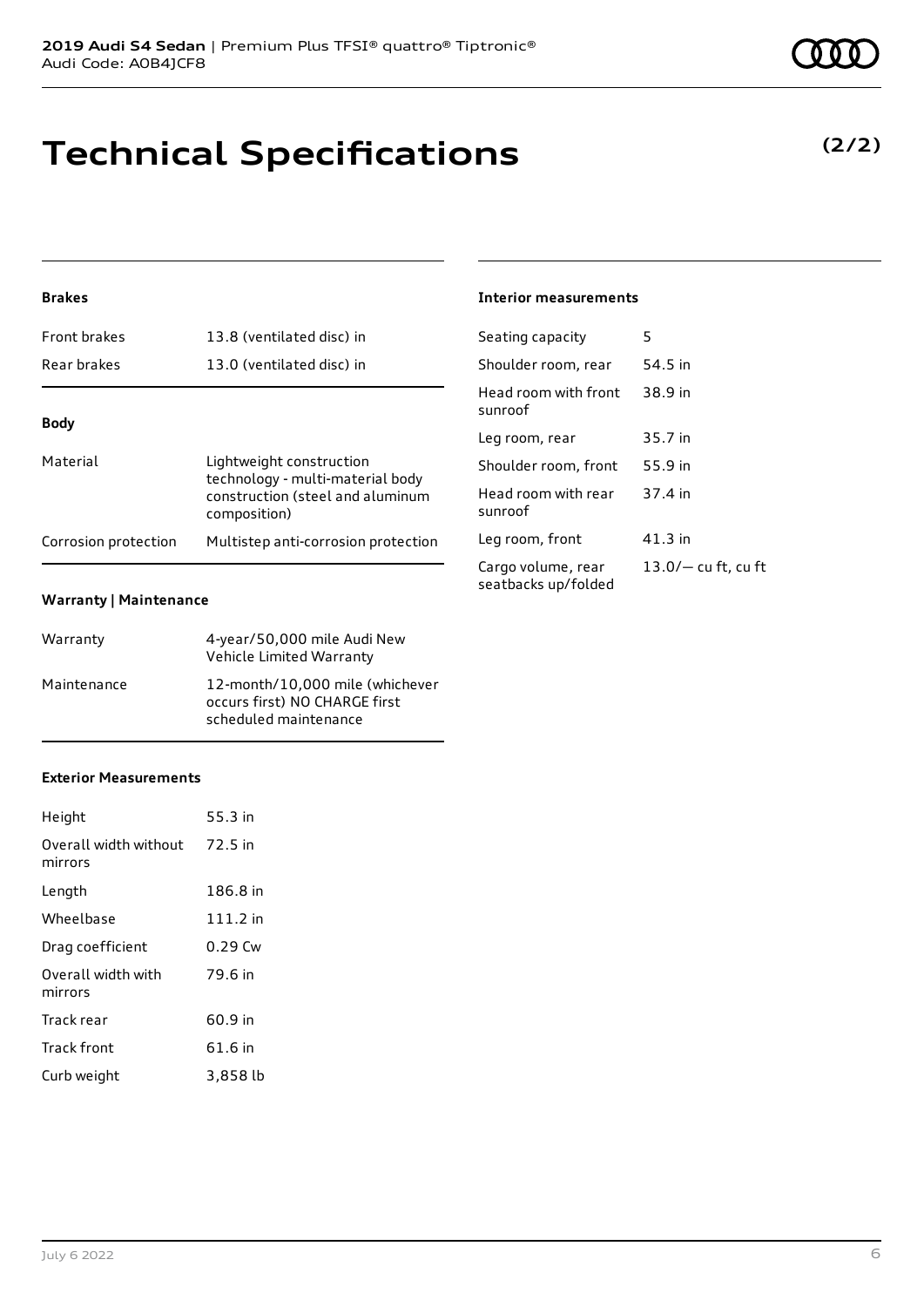## **Consumption- and emission**

#### **Consumption by NEDC**

| urban       | $21$ mpg |
|-------------|----------|
| extra-urban | 30 mpg   |
| combined    | 24 mpg   |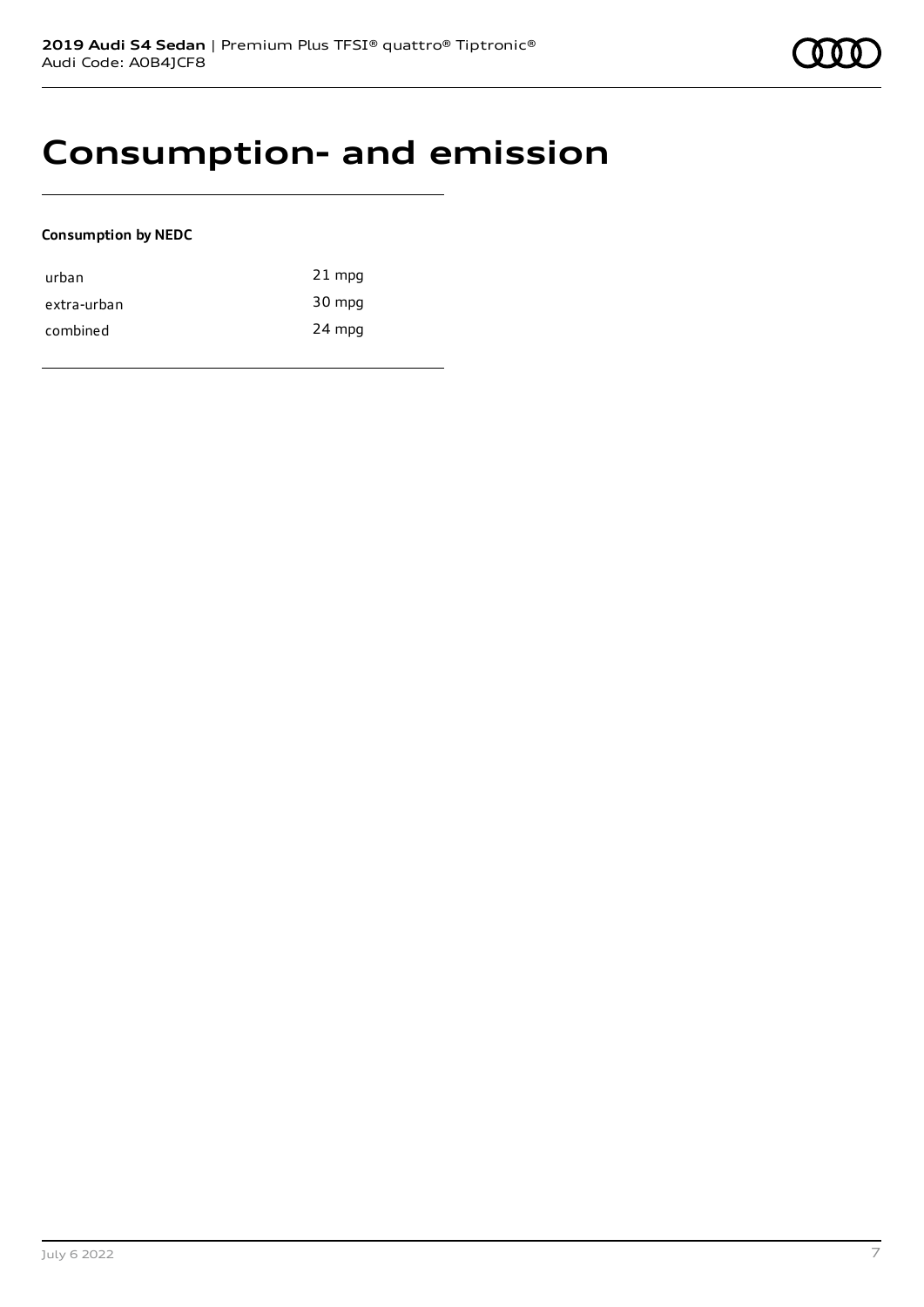# **Contact**

Dealer **Audi Manhattan**

800 11th Ave 10019 New York NY

Phone: +12125158200 FAX: 2125158272

www: [https://www.audimanhattan.com](https://www.audimanhattan.com/)